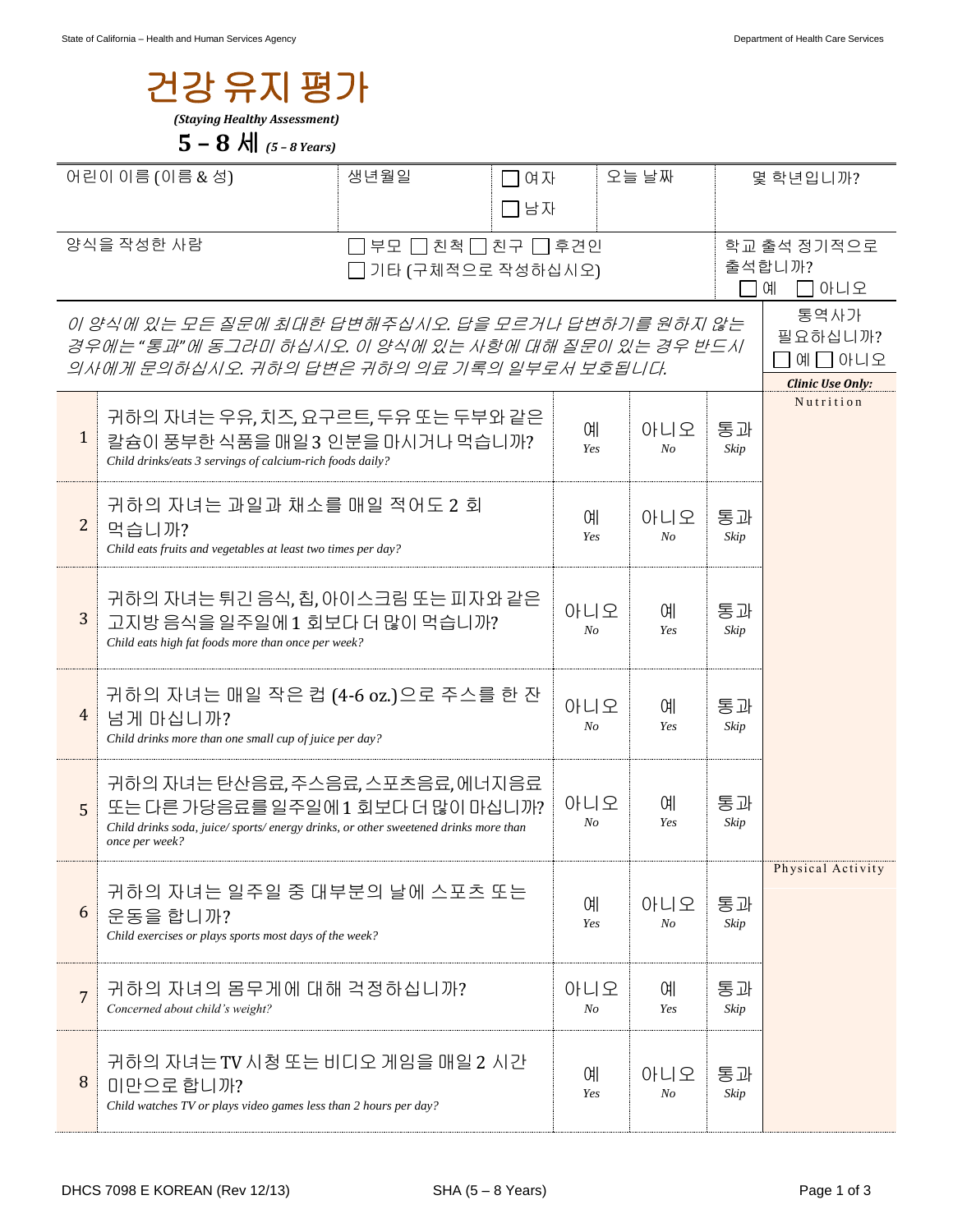| 9  | 귀하의 집에 정상 작동하는 연기 탐지기가 있습니까?<br>Home has a working smoke detector?                                                                                                                     | 예<br>Yes              | 아니오<br>No             | 통과<br>Skip | Safety |
|----|----------------------------------------------------------------------------------------------------------------------------------------------------------------------------------------|-----------------------|-----------------------|------------|--------|
| 10 | 귀하의 온수 온도를 미지근한 온도 (120 도 미만)으로<br>맞춰놓았습니까?<br>Water temperature turned down to low-warm?                                                                                              | 예<br>Yes              | 아니오<br>N <sub>o</sub> | 통과<br>Skip |        |
| 11 | 귀하의 집 전화 옆에 독극물 통제센터 (Poison Control<br>Center) 800-222-1222 번 전화번호를 붙여놓았습니까?<br>Home has phone # of the Poison Control Center posted by phone?                                        | 예<br>Yes              | 아니오<br>N <sub>O</sub> | 통과<br>Skip |        |
| 12 | 귀하의 자녀를 항상 차량 뒷자석에 설치한 보조<br>의자에 앉힙니까 (또는 귀하의 자녀의 키가 4'9"를<br>넘는 경우 안전벨트를 사용합니까)?<br>Always places child in booster seat in back seat (or uses a seat belt) if child is over<br>4'9''? | 예<br>Yes              | 아니오<br>N <sub>o</sub> | 통과<br>Skip |        |
| 13 | 귀하의 자녀는 수영장, 강 또는 호수 주변에서 시간을<br>보냅니까?<br>Child spends time near a swimming pool, river, or lake?                                                                                      | 아니오<br>N <sub>O</sub> | ΟH<br>Yes             | 통과<br>Skip |        |
| 14 | 귀하의 자녀는 총이 보관된 집에서 시간을 보냅니까?<br>Child spends time in home where a gun is kept?                                                                                                         | 아니오<br>No             | 예<br>Yes              | 통과<br>Skip |        |
| 15 | 귀하의 자녀는 총, 칼 또는 다른 무기를 가지고 있는<br>사람과 시간을 보냅니까?<br>Child spends time with anyone who carries a gun, knife, or other weapon?                                                             | 아니오<br>No             | 예<br>Yes              | 통과<br>Skip |        |
| 16 | 귀하의 자녀는 자전거, 스케이트보드 또는 스쿠터를<br>탈 때 항상 헬멧을 착용합니까?<br>Child always wears a helmet when riding a bike, skateboard, or scooter?                                                            | 예<br>Yes              | 아니오<br>No             | 통과<br>Skip |        |
| 17 | 귀하의 자녀는 학대 또는 폭력을 목격하거나 희생자가<br>된 적이 있습니까?<br>Child ever witnessed or been victim of abuse or violence?                                                                                | 아니오<br>No             | 예<br>Yes              | 통과<br>Skip |        |
| 18 | 귀하의 자녀는 지난해 누구에게 맞거나 또는 때린<br>적이 있습니까?<br>Has child been hit or hit someone in the past year?                                                                                          | 아니오<br>N <sub>O</sub> | 예<br>Yes              | 통과<br>Skip |        |